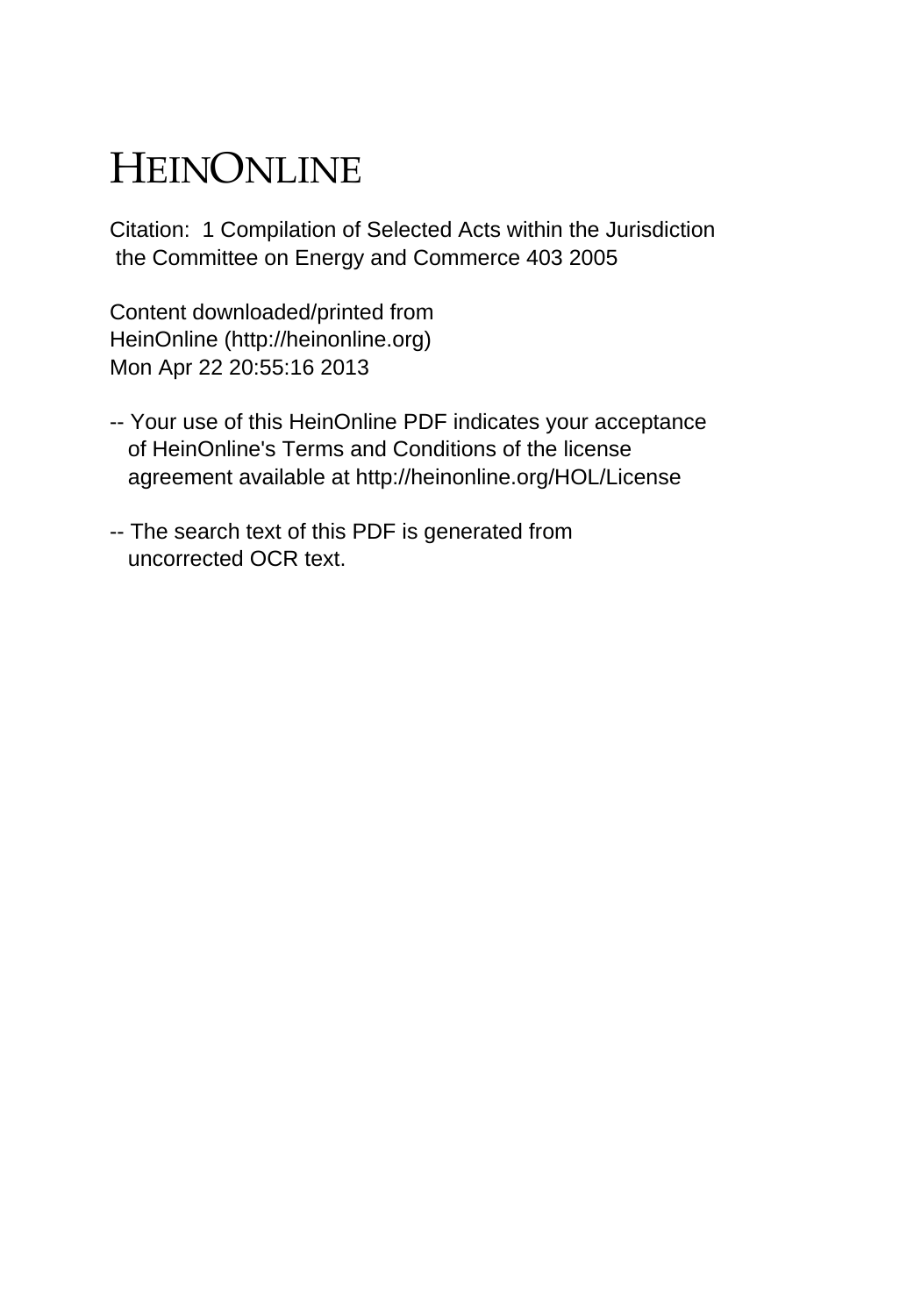#### **SATELLITE HOME VIEWER EXTENSION AND REAUTHORIZATION ACT OF 2004**

### DIVISION J-OTHER MATTERS

\* **\* \* \* \* \*** \*

#### TITLE IX-SATELLITE HOME VIEWER EXTENSION **AND** REAUTHORIZATION **ACT** OF 20041

SECTION **1. [17 U.S.C. 101 note] SHORT TITLES; TABLE OF CONTENTS.** (a) SHORT TITLES.-This title may be cited as the "Satellite Home Viewer Extension and Reauthorization Act of 2004" or the "W. **J.** (Billy) Tauzin Satellite Television Act of 2004".

**\*\* \* \* \* \* \* \***

## **TITLE I-STATUTORY LICENSE FOR SATELLITE CARRIERS**

sk.

 $\star$ 

sk.

**SEC. 106. [17 U.S.C. 119 note] EFFECT ON CERTAIN PROCEEDINGS.**

÷

Nothing in this title shall modify any remedy imposed on a party that is required **by** the judgment of a court in any action that was brought before May **1,** 2004, against that party for a violation of section **119** of title **17,** United States Code.

> $\ast$  $\ast$  $\star$  $\star$

**SEC. 109. STUDY.**

 $\Delta$ 

ų,

No later than June **30, 2008,** the Register of Copyrights shall report to the Committee on the Judiciary of the House of Representatives and the Committee on the Judiciary of the Senate the Register's findings and recommendations on the operation and revision of the statutory licenses under sections **111, 119,** and 122 of title **17,** United States Code. The report shall include, but not be limited to, the following:

**(1) A** comparison of the royalties paid **by** licensees under such sections, including historical rates of increases in these royalties, a comparison between the royalties under each such section and the prices paid in the marketplace for comparable programming.

(2) An analysis of the differences in the terms and conditions of the licenses under such sections, an analysis of

<sup>&</sup>lt;sup>1</sup>This title was enacted into law as part of Division J of the Consolidated Appropriations Act, 2005 (Public Law 108-447, 118 Stat 3393).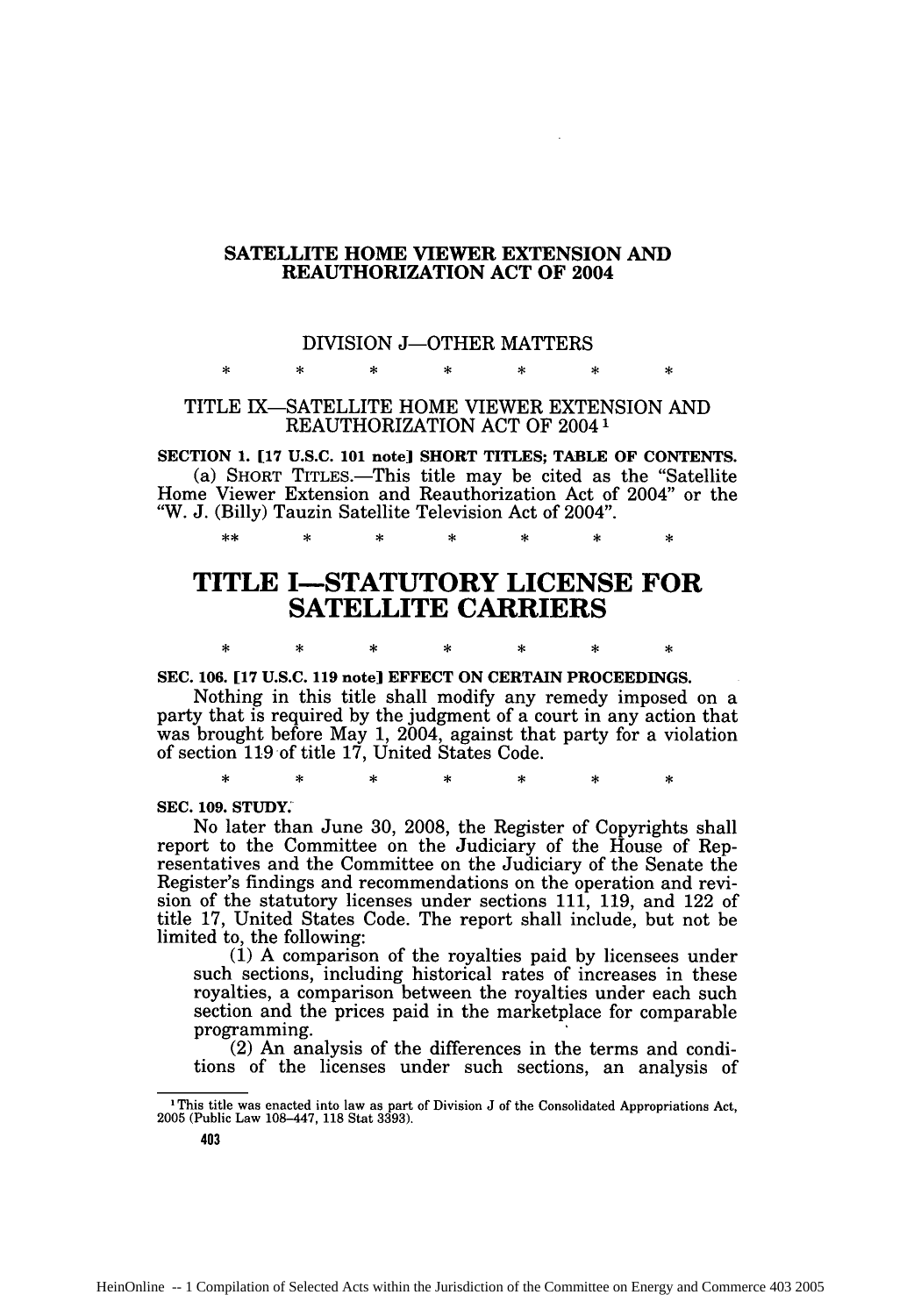whether these differences are required or justified by historical, technological, or regulatory differences that affect the satellite and cable industries, and an analysis of whether the cable or satellite industry is placed in a competitive disadvantage due to these terms and conditions.

(3) An analysis of whether the licenses under such sections are still justified by the bases upon which they were originally created.

(4) An analysis of the correlation, if any, between the royalties, or lack thereof, under such sections and the fees charged to cable and satellite subscribers, addressing whether cable and satellite companies have passed to subscribers any savings realized as a result of the royalty structure and amounts under such sections.

(5) An analysis of issues that may arise with respect to the application of the licenses under such sections to the secondary transmissions of the primary transmissions of network stations and superstations that originate as digital signals, including issues that relate to the application of the unserved household limitations under section 119 of title 17, United States Code, and to the determination of royalties of cable systems and satellite carriers.

#### **SEC. 110. ADDITIONAL STUDY.**

 $\ast$ 

 $\ast$ 

No later than December 31, 2005, the Register of Copyrights shall report to the Committee on the Judiciary of the House of Representatives and the Committee on the Judiciary of the Senate the Register's findings and recommendations on the following:

(1) The extent to which the unserved household limitation for network stations contained in section 119 of title 17, United States Code, has operated efficiently and effectively and has forwarded the goal of title 17, United States Code, to protect copyright owners of over-the-air television programming, including what amendments, if any, are necessary to effectively identify the application of the limitation to individual households to receive secondary transmissions of primary digital transmissions of network stations.

(2) The extent to which secondary transmissions of primary transmissions of network stations and superstations under section 119 of title 17, United States Code, harm copyright owners of broadcast programming throughout the United States and the effect, if any, of the statutory license under section 122 of title 17, United States Code, in reducing such harm.

 $\ast$ 

## **TITLE II-FEDERAL COMMUNICATIONS COMMISSION OPERATIONS**

**SEC. 207. [47 U.S.C. 325 note] RECIPROCAL BARGAINING OBLIGATIONS.**  $(a) * * * *$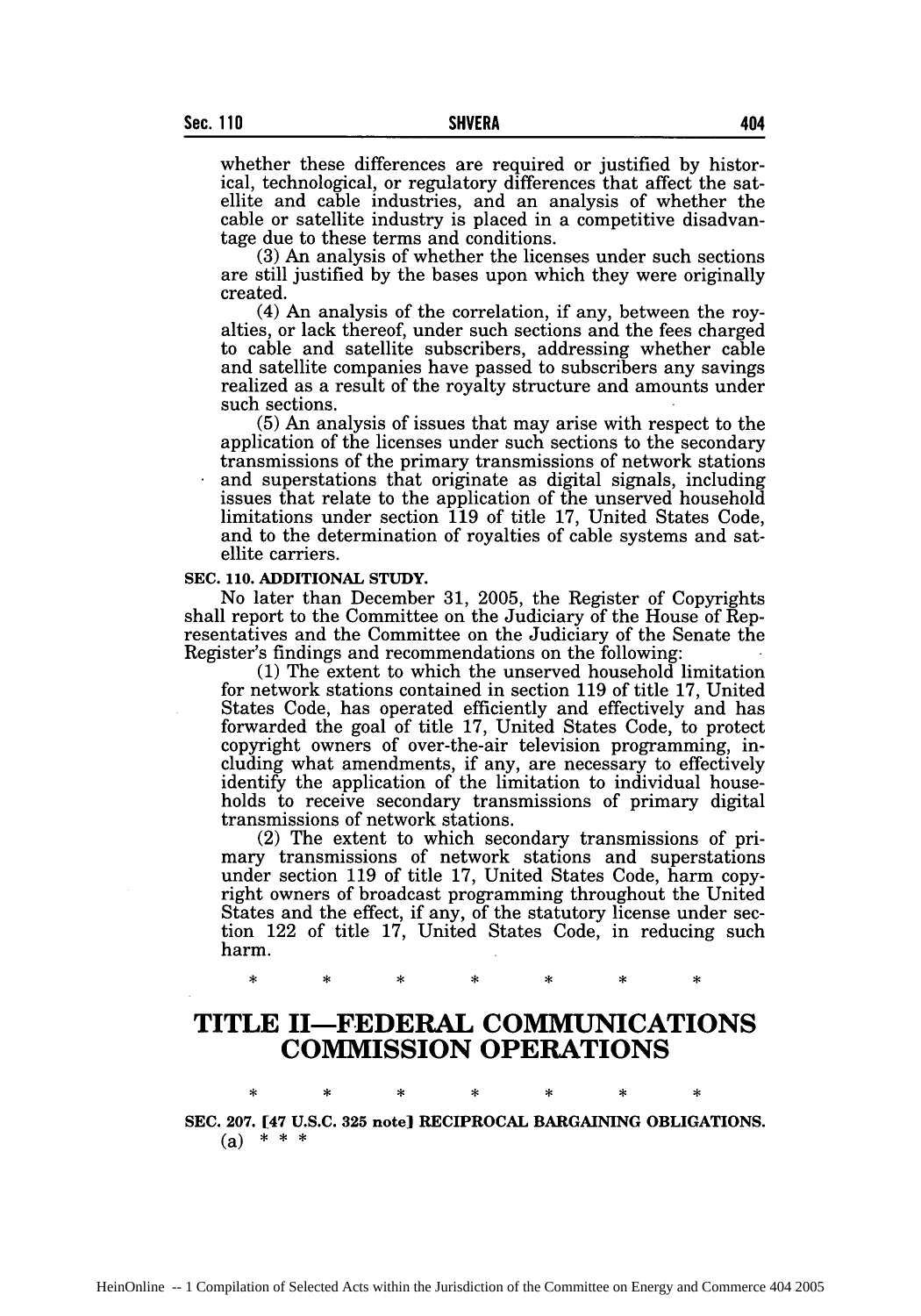(b) DEADLINE.—The Federal Communications Commission shall prescribe regulations to implement the amendment made by subsection (a)(5) within 180 days after the date of enactment of this Act.

**SEC. 208. STUDY OF IMPACT ON CABLE TELEVISION SERVICE.**

(a) STUDY REQUIRED.-No later than 9 months after the date of enactment of the Satellite Home Viewer Extension and Reauthorization Act of 2004, the Federal Communications Commission shall complete an inquiry regarding the impact on competition in the multichannel video programming distribution market of the dicated exclusivity, and sports blackout rules, including the impact<br>of those rules on the ability of rural cable operators to compete<br>with direct broadcast satellite industry in the provision of digital<br>broadcast televisi such recommendations for changes in any statutory provisions relating to such rules as the Commission deems appropriate.

(b) REPORT REQUIRED.-The Federal Communications Commission shall submit a report on the results of the inquiry required by subsection (a) to the Committee on Energy and Commerce of the House of Representatives and the Committee on Commerce, Science, and Transportation of the Senate not later than 9 months after the date of the enactment of this Act.

**SEC. 212. [47 U.S.C. 325 note] DIGITAL TRANSITION SAVINGS PROVI-SION.**

Nothing in the dates **by** which requirements or other provi- sions are effective under this Act or the amendments made **by** this Act shall be construed-

**(1)** to impair the authority of the Federal Communications Commission to take any action with respect to the transition **by** television broadcasters to the digital television service; or (2) to require the Commission to take any such action.

×  $\star$  $\star$ sk.

HeinOnline -- 1 Compilation of Selected Acts within the Jurisdiction of the Committee on Energy and Commerce 405 2005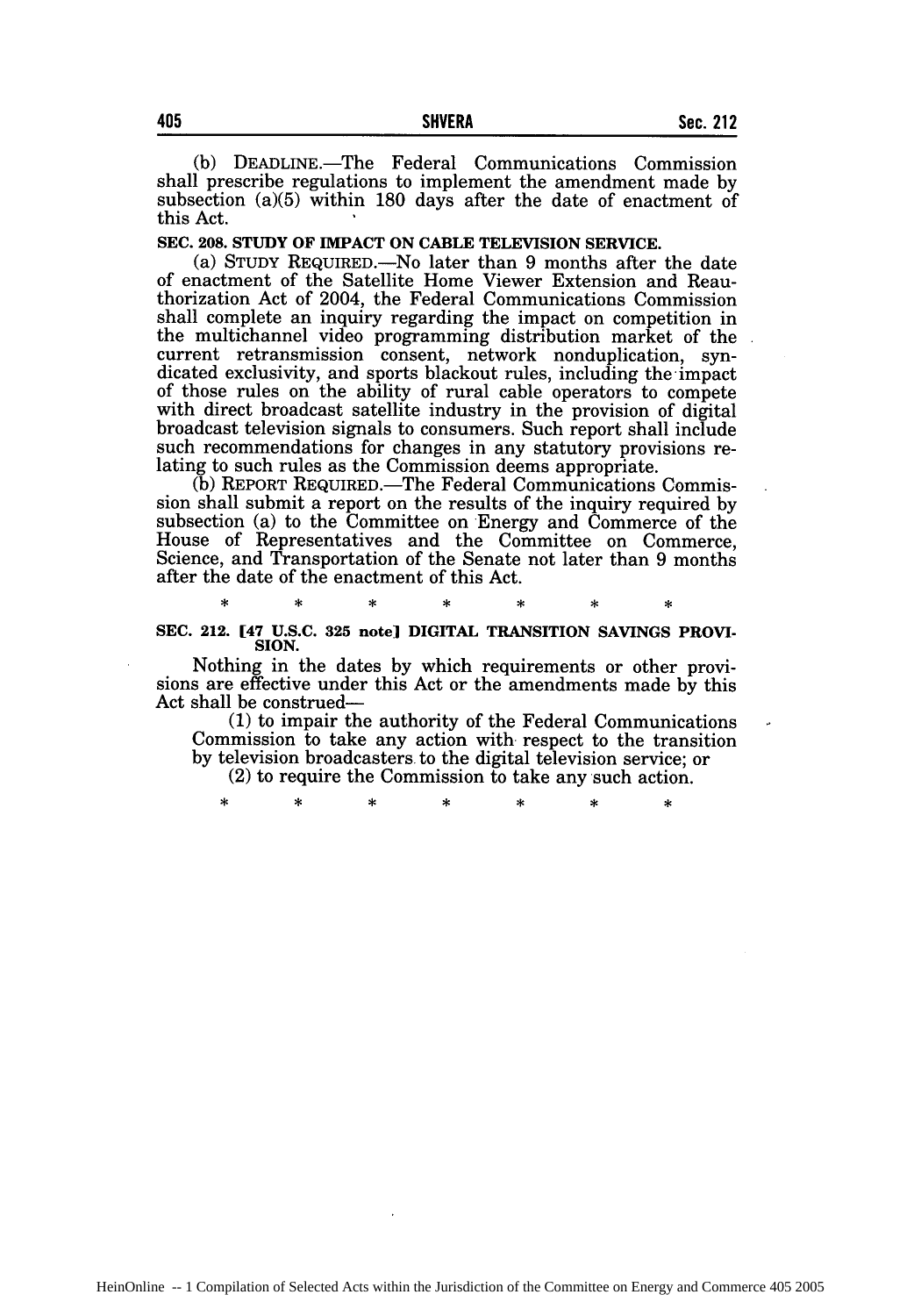$\sim 10^{11}$  km  $^{-1}$ l,  $\sim 10^{11}$  m  $^{-1}$ 

 $\ddot{\cdot}$  $\sim 10^{11}$ 

 $\mathcal{L}^{\text{max}}_{\text{max}}$  ,  $\mathcal{L}^{\text{max}}_{\text{max}}$  $\mathbb{R}^2$  $\label{eq:2.1} \frac{1}{\sqrt{2}}\left(\frac{1}{\sqrt{2}}\right)^{2} \left(\frac{1}{\sqrt{2}}\right)^{2} \left(\frac{1}{\sqrt{2}}\right)^{2} \left(\frac{1}{\sqrt{2}}\right)^{2} \left(\frac{1}{\sqrt{2}}\right)^{2} \left(\frac{1}{\sqrt{2}}\right)^{2} \left(\frac{1}{\sqrt{2}}\right)^{2} \left(\frac{1}{\sqrt{2}}\right)^{2} \left(\frac{1}{\sqrt{2}}\right)^{2} \left(\frac{1}{\sqrt{2}}\right)^{2} \left(\frac{1}{\sqrt{2}}\right)^{2} \left(\$ 

 $\label{eq:2} \begin{split} \mathcal{L}^{(1)}(x) &= \mathcal{L}^{(1)}(x) \, , \\ \mathcal{L}^{(2)}(x) &= \mathcal{L}^{(2)}(x) \, , \end{split}$ 

 $\sim 10^{-11}$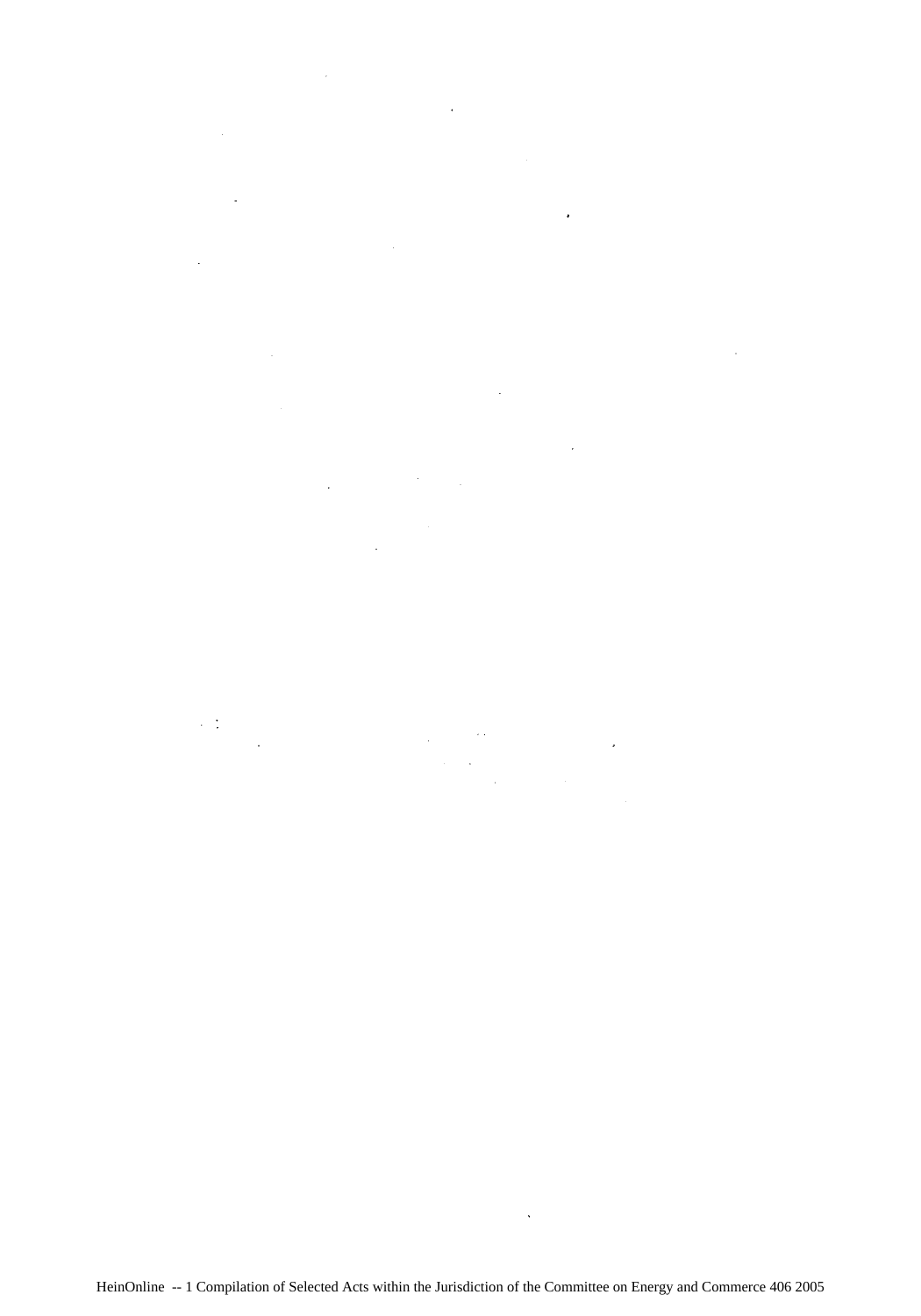## **PUBLIC** LAW 108-494

407

 $\bar{\beta}$ 

 $\equiv$